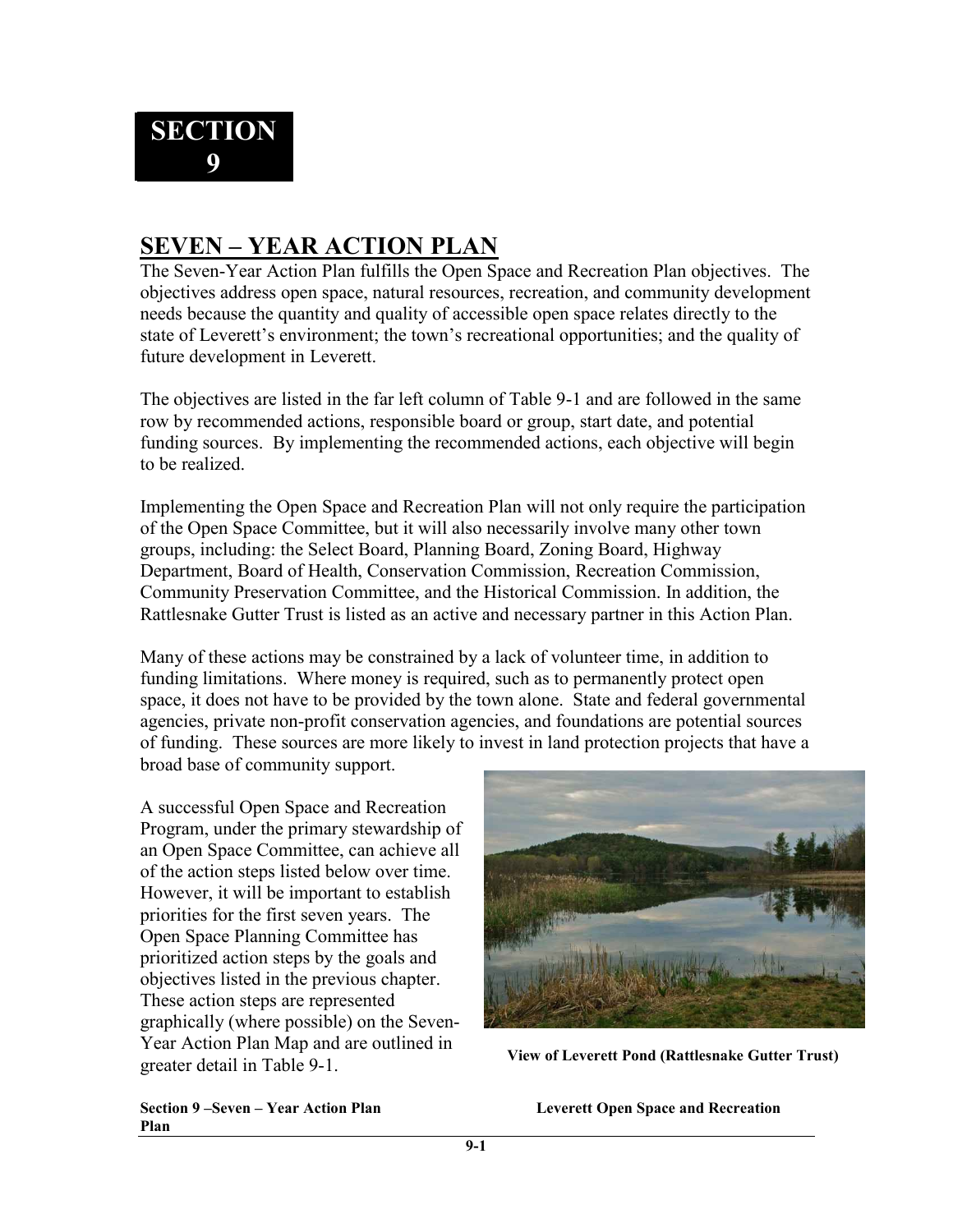| <b>OBJECTIVE</b>                                                                                                                                                                                                                        | <b>ACTION</b>                                                                                                                                                                                                                     | <b>RESPONSIBLE</b><br><b>BOARD/GROUP</b>                                               | <b>START</b><br><b>DATE</b> | <b>POTENTIAL</b><br><b>FUNDING</b><br><b>SOURCES</b>          |
|-----------------------------------------------------------------------------------------------------------------------------------------------------------------------------------------------------------------------------------------|-----------------------------------------------------------------------------------------------------------------------------------------------------------------------------------------------------------------------------------|----------------------------------------------------------------------------------------|-----------------------------|---------------------------------------------------------------|
| <b>GOAL 1: Preserve the Rural Character of the Town</b>                                                                                                                                                                                 |                                                                                                                                                                                                                                   |                                                                                        |                             |                                                               |
| Preserve historic and<br>cultural resources including<br>historic landscapes, homes,<br>mills and cemeteries.                                                                                                                           | Implement<br>recommendations of the<br>2018 Leverett Veteran's<br><b>Recognition Project</b><br><b>Assessment Report,</b><br>which examined the<br>conditions of the<br>cemeteries in Town.                                       | Historical<br>Commission,<br>Community<br>Preservation<br>Committee                    | 2021                        | Town funds,<br>State funds,<br>Private<br>funds, CPA<br>funds |
|                                                                                                                                                                                                                                         | Implement the<br>recommendations of the<br>2018 Preservation<br>Planning Report based on<br>the 2017-18 Historical<br>Assets Survey.                                                                                              | Historical<br>Commission,<br>Community<br>Preservation<br>Committee,<br>Planning Board | 2022                        | Town funds,<br>State funds,<br>Private<br>funds, CPA<br>funds |
| Explore various zoning<br>options for managing<br>growth and enact<br>appropriate measures.                                                                                                                                             | Explore the use of<br>agricultural zoning,<br>cluster zoning, wetland<br>protection bylaws, Low<br><b>Impact Development</b><br>(LID) bylaws, and water<br>supply protection bylaws,<br>and floodplain<br>management regulations. | Planning Board,<br>Zoning Board of<br>Appeals,<br>Conservation<br>Commission           | 2021                        | Town funds,<br>State funds                                    |
| Establish restrictions on<br>roadside shade tree<br>removal.                                                                                                                                                                            | Create a Tree Ordinance<br>that provides guidance<br>for the planting, caring<br>for, and removal of trees<br>within the public right-of<br>way.                                                                                  | Planning Board,<br>Highway<br>Department,<br>Conservation<br>Commission                | 2024                        | Town funds                                                    |
| <b>GOAL 2: Protect and Preserve Natural Resources</b>                                                                                                                                                                                   |                                                                                                                                                                                                                                   |                                                                                        |                             |                                                               |
| Assess major wildlife core<br>habitats (including vernal<br>pools), wildlife corridors,<br>riparian corridors, core<br>habitats, significant soil<br>types, and scenic vistas to<br>determine priority areas to<br>protect and enhance. | Use GIS tools (such as<br><b>MAPPR</b> from Mass<br>Audubon) and field<br>assessments to prioritize<br>areas for protection.                                                                                                      | Conservation<br>Commission                                                             | 2020                        | Town funds                                                    |

## **Table 9-1: Recommended Actions of the Open Space and Recreation Plan**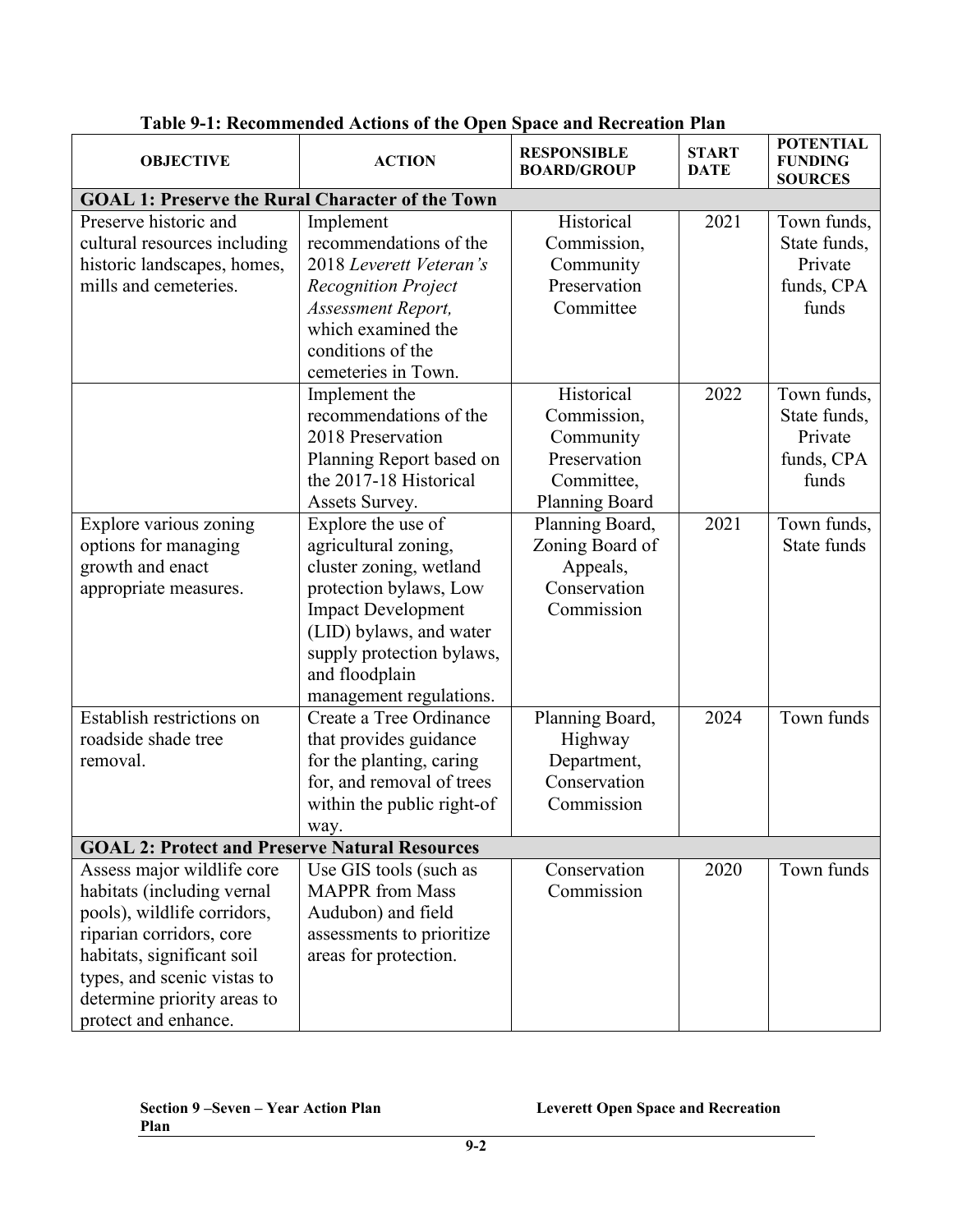| <b>OBJECTIVE</b>                                                               | <b>ACTION</b>                                                                                                                                                                                                   | <b>RESPONSIBLE</b><br><b>BOARD/GROUP</b>                                                                     | <b>START</b><br><b>DATE</b> | <b>POTENTIAL</b><br><b>FUNDING</b><br><b>SOURCES</b> |
|--------------------------------------------------------------------------------|-----------------------------------------------------------------------------------------------------------------------------------------------------------------------------------------------------------------|--------------------------------------------------------------------------------------------------------------|-----------------------------|------------------------------------------------------|
| Pursue ways to protect and<br>enhance identified priority<br>protection areas. | Place Conservation<br>Restrictions on<br>Rattlesnake Gutter lands<br>and town-owned<br><b>Conservation Areas for</b><br>permanent protection.                                                                   | <b>Rattlesnake Gutter</b><br>Trust, Conservation<br>Commission                                               | 2020                        | Private<br>funds, CPA<br>funds                       |
|                                                                                | Work with the Town,<br>private landowners, and<br>state agencies to protect<br>parcels in the Stoddard<br>Hill area to connect state-<br>owned parcels and<br>protect NHESP Priority<br>Habitat of Rare Species | Rattlesnake Gutter<br>Trust, Conservation<br>Commission                                                      | 2020                        | State Funds,<br>Towns<br>Funds, CPA<br>Funds         |
|                                                                                | Explore the tax title<br>process for the town to<br>formally acquire lands to<br>be protected.                                                                                                                  | Planning Board,<br>Select Board,<br>Conservation<br>Commission                                               | 2021                        | Town funds                                           |
|                                                                                | Set aside protected lands<br>for wildlife that limit or<br>prohibit active and/or<br>passive recreation.                                                                                                        | Select Board,<br>Conservation<br>Commission,<br><b>Rattlesnake Gutter</b><br>Trust                           | 2022                        | Town funds                                           |
| Assess critical water<br>resources and strengthen<br>their protection.         | Investigate ways to<br>mitigate the use of road<br>salt in the winters.                                                                                                                                         | Highway<br>Department,<br>Conservation<br>Commission                                                         | 2023                        | Town funds                                           |
|                                                                                | Conduct a town-wide<br>drinking water study to<br>map groundwater sources<br>and potential<br>vulnerabilities, including<br>septic systems.                                                                     | Conservation<br>Commission, Select<br>Board, Zoning<br>Board, Planning<br>board, Board of<br>Health          | 2025                        | Town funds,<br>State funds                           |
| Assess ways to increase<br>resiliency due to climate<br>change.                | Become a MVP certified<br>community and<br>implement<br>recommendations from<br>the MVP planning<br>process.                                                                                                    | Select Board,<br>Planning Board,<br>Board of Health,<br>Conservation<br>Commission,<br>Highway<br>Department | 2020                        | Town funds,<br>State funds                           |

**Section 9 –Seven – Year Action Plan Leverett Open Space and Recreation**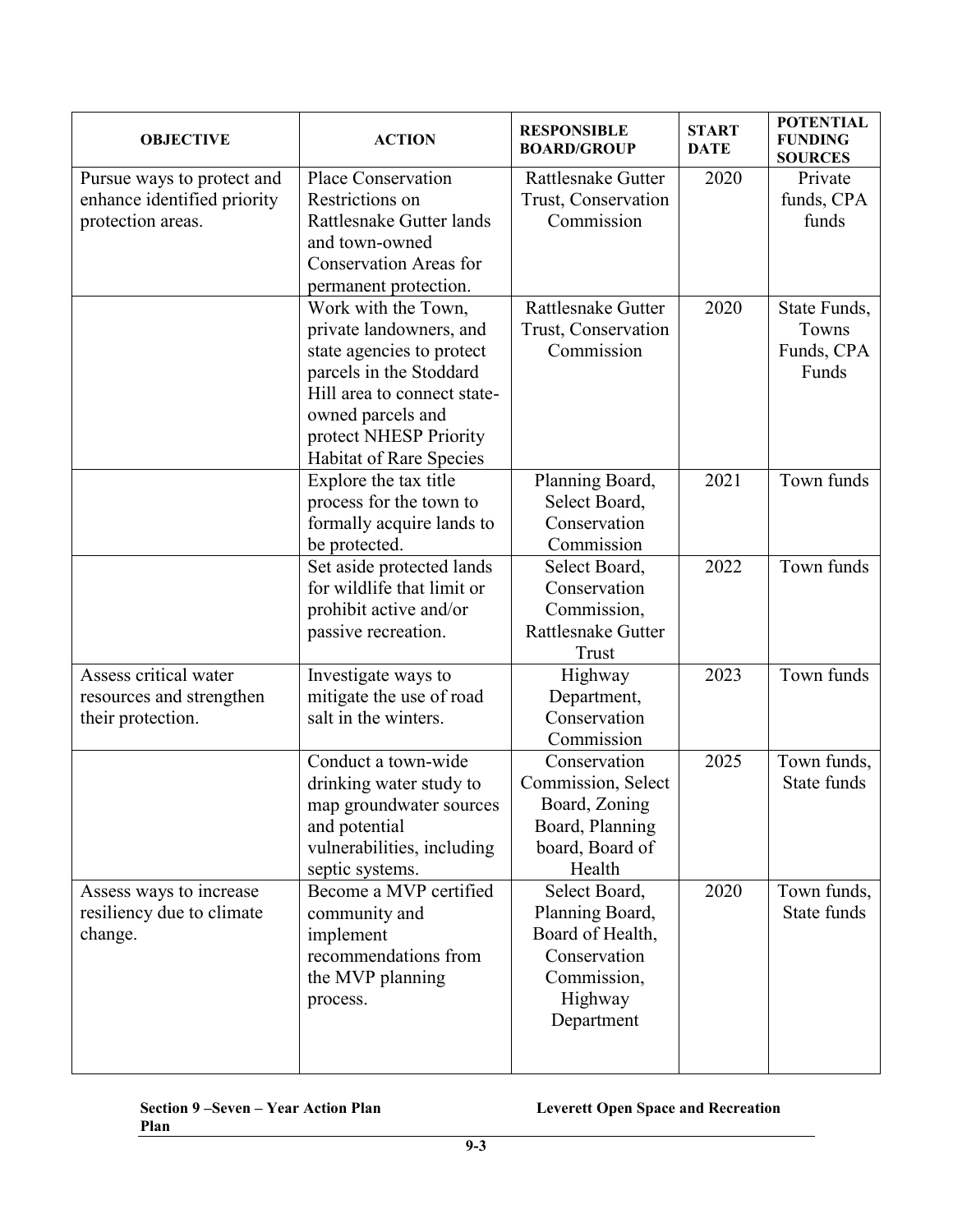| <b>OBJECTIVE</b>                                                                                                                                                                                                      | <b>ACTION</b>                                                                                                                                                                                             | <b>RESPONSIBLE</b><br><b>BOARD/GROUP</b>                                                                                   | <b>START</b><br><b>DATE</b> | <b>POTENTIAL</b><br><b>FUNDING</b><br><b>SOURCES</b> |
|-----------------------------------------------------------------------------------------------------------------------------------------------------------------------------------------------------------------------|-----------------------------------------------------------------------------------------------------------------------------------------------------------------------------------------------------------|----------------------------------------------------------------------------------------------------------------------------|-----------------------------|------------------------------------------------------|
| <b>GOAL 3: Improve and Maintain Public Education Related to Open Space</b>                                                                                                                                            |                                                                                                                                                                                                           |                                                                                                                            |                             |                                                      |
| Develop and make<br>available trail<br>maps/guides/signage to<br>Leverett's trails, open<br>space, and recreation areas<br>(ex. hiking, cross-country<br>skiing, mountain biking,<br>etc) and historic<br>landscapes. | Install wayfinding<br>signage, information<br>kiosks, and other<br>amenities at trailheads,<br>parking lots, and other<br>facilities. Create parking<br>facilities at trailheads,<br>when feasible.       | Conservation<br>Commission,<br><b>Rattlesnake Gutter</b><br>Trust, Trails<br>Committee,<br>Historical<br>Commission        | 2021                        | Town funds,<br>Private<br>funds, State<br>funds      |
|                                                                                                                                                                                                                       | Create GIS-based maps<br>for existing recreational<br>resources (hiking, skiing,<br>fishing, etc.) within town<br>to be published in print<br>and/or online.                                              | Conservation<br>Commission,<br>Rattlesnake Gutter<br>Trust, Trails<br>Committee,<br>Historical<br>Commission               | 2024                        | Town funds,<br>Private<br>funds, State<br>funds      |
| Maintain public<br>informational space at<br>Town Library about<br>recreation, open space,<br>historical resources in<br>Leverett and establish<br>online resources.                                                  | Work with Library to<br>create an informational<br>space and supply<br>educational materials.<br>Post information on town<br>website.                                                                     | Conservation<br>Commission,<br>Historical<br>Commission                                                                    | 2021                        | Town funds,<br>Private<br>funds                      |
|                                                                                                                                                                                                                       | Make resources available<br>to landowners about the<br>benefits and options of<br>private stewardship of<br>land (ex. information<br>about landowner liability<br>for trail usage, tax<br>options, etc.). | Conservation<br>Commission,<br>Rattlesnake Gutter<br>Trust                                                                 | 2021                        | Town funds,<br>Private<br>funds,                     |
|                                                                                                                                                                                                                       | Distribute informational<br>resources about<br>ecological land<br>stewardship to residents.                                                                                                               | Conservation<br>Commission,<br><b>Rattlesnake Gutter</b><br><b>Land Trust</b>                                              | 2021                        | Town funds,<br>Private<br>funds                      |
| Continue to organize trail<br>hikes on trails in town.                                                                                                                                                                | Create themed hikes<br>throughout the year on<br>trails in town.                                                                                                                                          | Conservation<br>Commission,<br><b>Rattlesnake Gutter</b><br>Trust, Friends of<br>Leverett Pond,<br><b>Trails Committee</b> | Ongoing                     | Town funds,<br>Volunteer<br>Time                     |

**Section 9 –Seven – Year Action Plan Leverett Open Space and Recreation**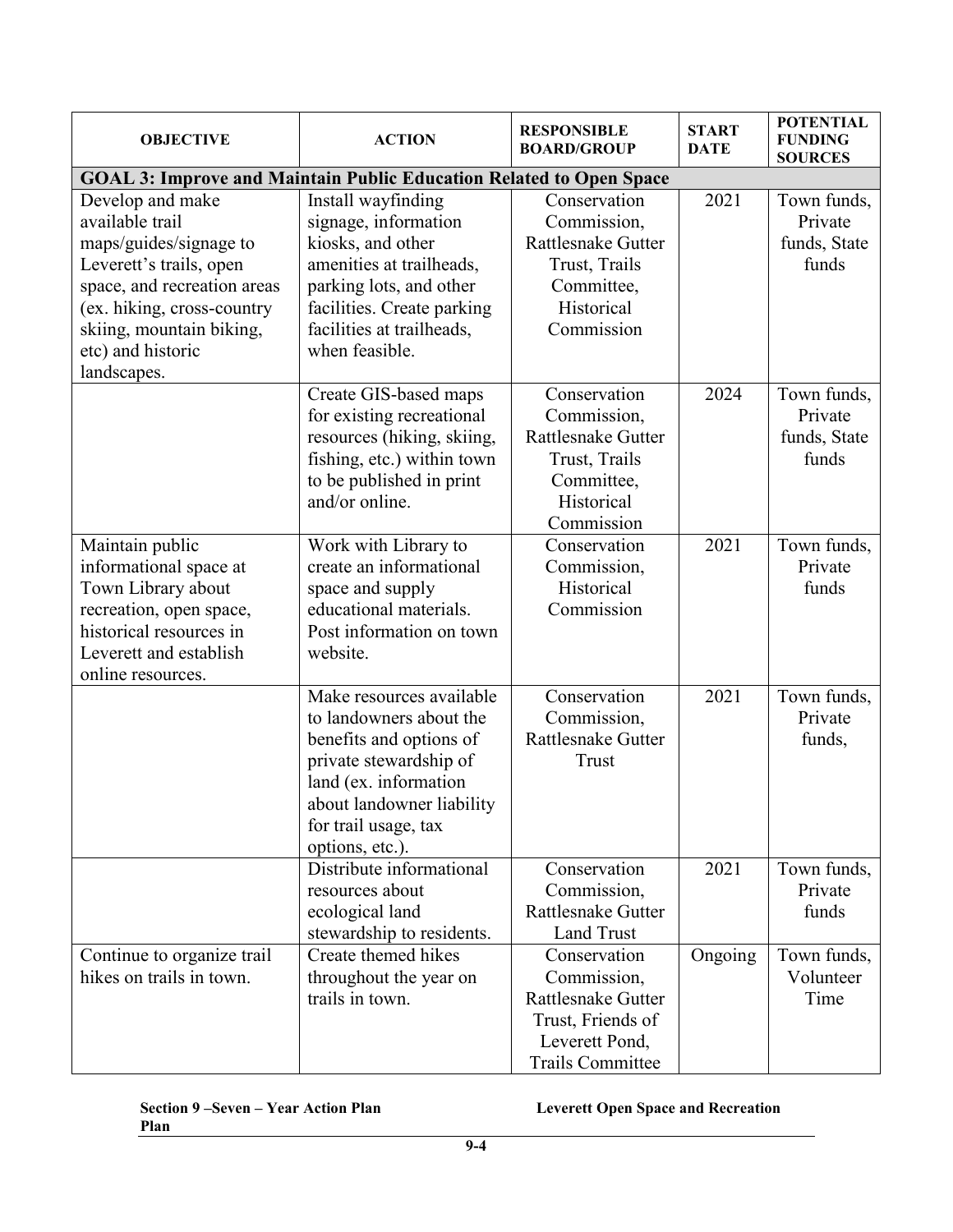| <b>OBJECTIVE</b>                                                                                                                                                            | <b>ACTION</b>                                                                                                                                     | <b>RESPONSIBLE</b><br><b>BOARD/GROUP</b>                                                                     | <b>START</b><br><b>DATE</b> | <b>POTENTIAL</b><br><b>FUNDING</b><br><b>SOURCES</b> |
|-----------------------------------------------------------------------------------------------------------------------------------------------------------------------------|---------------------------------------------------------------------------------------------------------------------------------------------------|--------------------------------------------------------------------------------------------------------------|-----------------------------|------------------------------------------------------|
| Goal 4: Promote wide recreational usage of Leverett's natural resources                                                                                                     |                                                                                                                                                   |                                                                                                              |                             |                                                      |
| Continue to work with the<br>Friends of Leverett Pond to<br>increase recreational use of<br>Leverett Pond (ex. for<br>swimming, fishing, boating,<br>skating, and birding). | Continue to implement<br>Nuisance Aquatic Plant<br>Management Plan.                                                                               | Conservation<br>Commission,<br>Friends of Leverett<br>Pond                                                   | 2023                        | Town funds,<br>Private<br>funds, State<br>funds      |
|                                                                                                                                                                             | Make kayaks available<br>for public use at Leverett<br>Pond.                                                                                      | Recreation<br>Committee, Friends<br>of Leverett Pond                                                         | 2020                        | Town funds,<br>Private<br>funds                      |
| Expand trails around Town<br>to increase interconnections<br>and promote the<br>community's natural<br>resources and historic<br>landscapes.                                | Continue to explore<br>possibility of creating a<br>trail around Leverett<br>Pond and to increase the<br>accessibility to the Pond.               | Conservation<br>Commission,<br>Friends of Leverett<br>Pond, Trails<br>Committee,<br>Historical<br>Commission | 2025                        | Town funds,<br>Private<br>funds, State<br>funds      |
|                                                                                                                                                                             | Work with willing private<br>landowners to establish<br>trails to connect public<br>conservation areas and<br>historic resources.                 | Conservation<br>Commission,<br>Rattlesnake Gutter<br>Trust, Historical<br>Commission                         | 2021                        | Town funds,<br>State funds                           |
| Improve access to open<br>space for all residents.                                                                                                                          | Create an ADA<br>accessible public trail that<br>all residents could use,<br>either at the Elementary<br>School or in other<br>locations.         | Conservation<br>Commission, Trails<br>Committee,<br>Recreation<br>Committee                                  | 2020                        | Town funds,<br>State funds.                          |
|                                                                                                                                                                             | Improve accessibility to<br>existing resources by<br>implementing<br>recommendations of the<br>2018 ADA Self-<br>Evaluation & Transition<br>Plan. | Conservation<br>Commission, Trails<br>Committee,<br>Recreation<br>Committee, Select<br>Board                 | 2020                        | Town funds.<br>State funds                           |
| <b>Implement Complete</b><br>Streets improvements on<br>roadways to more safely<br>accommodate pedestrians<br>and bicyclists.                                               | Participate in the<br>MassDOT Complete<br>Streets funding program.                                                                                | Select Board,<br>Highway<br>Department                                                                       | 2020                        | Town funds,<br>State funds                           |